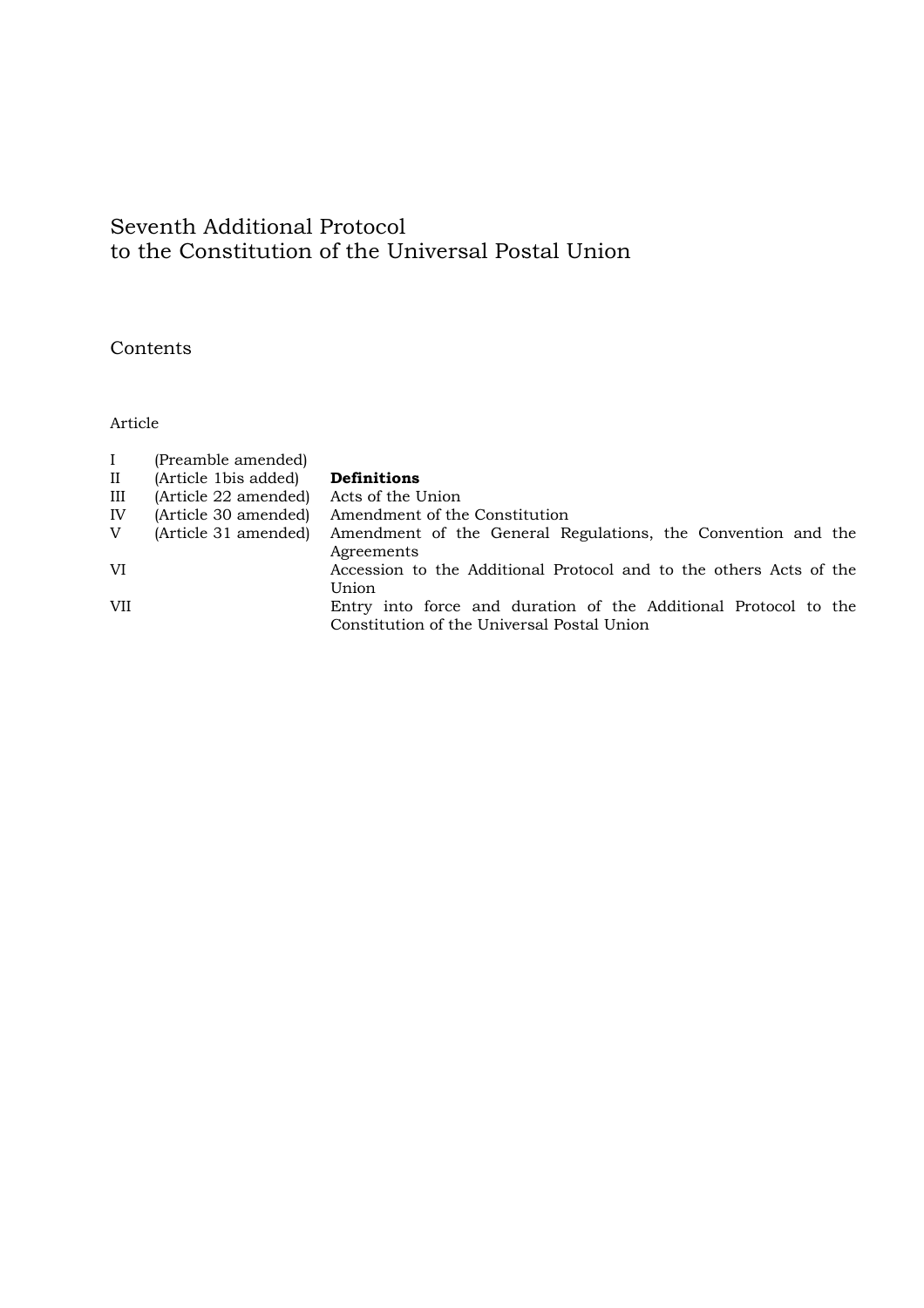## Seventh Additional Protocol to the Constitution of the Universal Postal Union

The plenipotentiaries of the Governments of the member countries of the Universal Postal Union, met in Congress at Bucharest, in view of article 30.2 of the Constitution of the Universal Postal Union concluded at Vienna on 10 July 1964, have adopted, subject to ratification, the following amendments to that Constitution.

Article I (Preamble amended)

With a view to developing communications between peoples by the efficient operation of the postal services, and to contributing to the attainment of the noble aims of international collaboration in the cultural, social and economic fields, the plenipotentiaries of the Governments of the contracting countries have, subject to ratification, adopted this Constitution.

**The mission of the Union is to stimulate the lasting development of efficient and accessible universal postal services of quality in order to facilitate communication between the inhabitants of the world by:** 

- **guaranteeing the free circulation of postal items over a single postal territory composed of interconnected networks;**
- **encouraging the adoption of fair common standards and the use of technology;**
- **ensuring cooperation and interaction among stakeholders;**
- **promoting effective technical cooperation;**
- **ensuring the satisfaction of customers' changing needs.**

Article II **(Article 1bis added) Definitions** 

**1 For the purposes of the Acts of the Universal Postal Union, the following terms shall have the meanings defined below:** 

- **1.1 Postal service: all postal services, whose scope is determined by the bodies of the Union. The main obligations of postal services are to satisfy certain social and economic objectives of member countries, by ensuring the collection, sorting, transmission and delivery of postal items.**
- **1.2 Member country: a country that fulfils the conditions of article 2 of the Constitution.**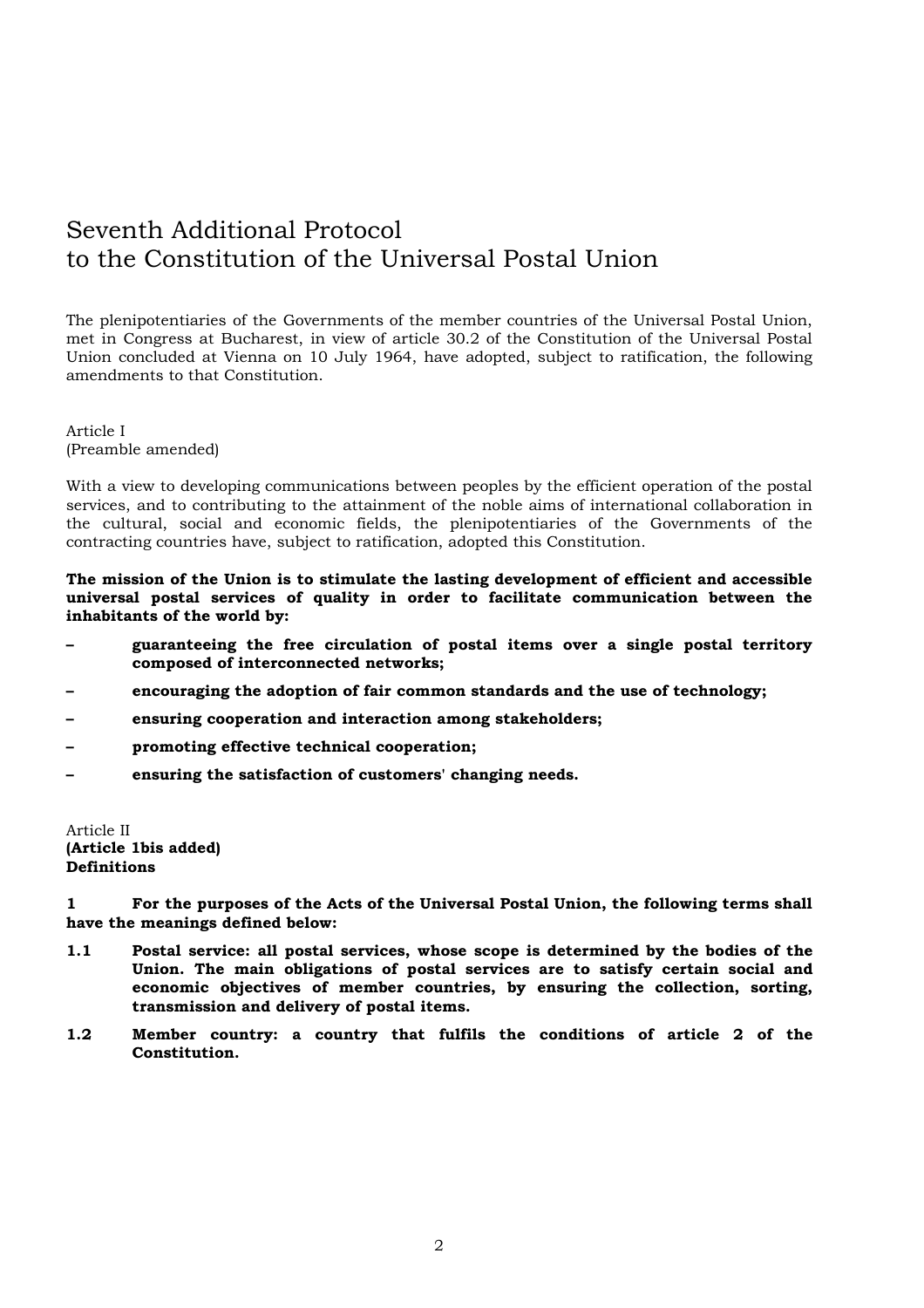- **1.3 Single postal territory (one and the same postal territory): the obligation upon the contracting parties to the UPU Acts to provide for the reciprocal exchange of letterpost items, including freedom of transit, and to treat postal items in transit from other countries like their own postal items, without discrimination.**
- **1.4 Freedom of transit: obligation for intermediate postal administrations to transport postal items passed on to them in transit by another UPU postal administration, providing similar treatment to that given to domestic items.**
- **1.5 Letter-post item: items described in the Convention.**
- **1.6 International postal service: postal operations or services regulated by the Acts; set of these operations or services.**

Article III (Article 22 amended) Acts of the Union

1 The Constitution shall be the basic Act of the Union. It shall contain the organic rules of the Union **and shall not be subject to reservations**.

2 The General Regulations shall embody those provisions which ensure the application of the Constitution and the working of the Union. They shall be binding on all member countries **and shall not be subject to reservations**.

3 The Universal Postal Convention, the Letter Post Regulations and the Parcel Post Regulations shall embody the rules applicable throughout the international postal service and the provisions concerning the letter-post and postal parcels services. These Acts shall be binding on all member countries.

4 The Agreements of the Union, and their Regulations, shall regulate the services other than those of the letter post and postal parcels between those member countries which are parties to them. They shall be binding on those countries only.

5 The Regulations, which shall contain the rules of application necessary for the implementation of the Convention and of the Agreements, shall be drawn up by the Postal Operations Council, bearing in mind the decisions taken by Congress.

6 The Final Protocols annexed to the Acts of the Union referred to in paragraphs 3, 4 and 5 shall contain the reservations to those Acts.

Article IV (Article 30 amended) Amendment of the Constitution

1 To be adopted, proposals submitted to Congress and relating to this Constitution must be approved by at least two thirds of the member countries of the Union **having the right to vote**.

2 Amendments adopted by a Congress shall form the subject of an additional protocol and, unless that Congress decides otherwise, shall enter into force at the same time as the Acts renewed in the course of the same Congress. They shall be ratified as soon as possible by member countries and the instruments of such ratification shall be dealt with in accordance with the procedure laid down in article 26.